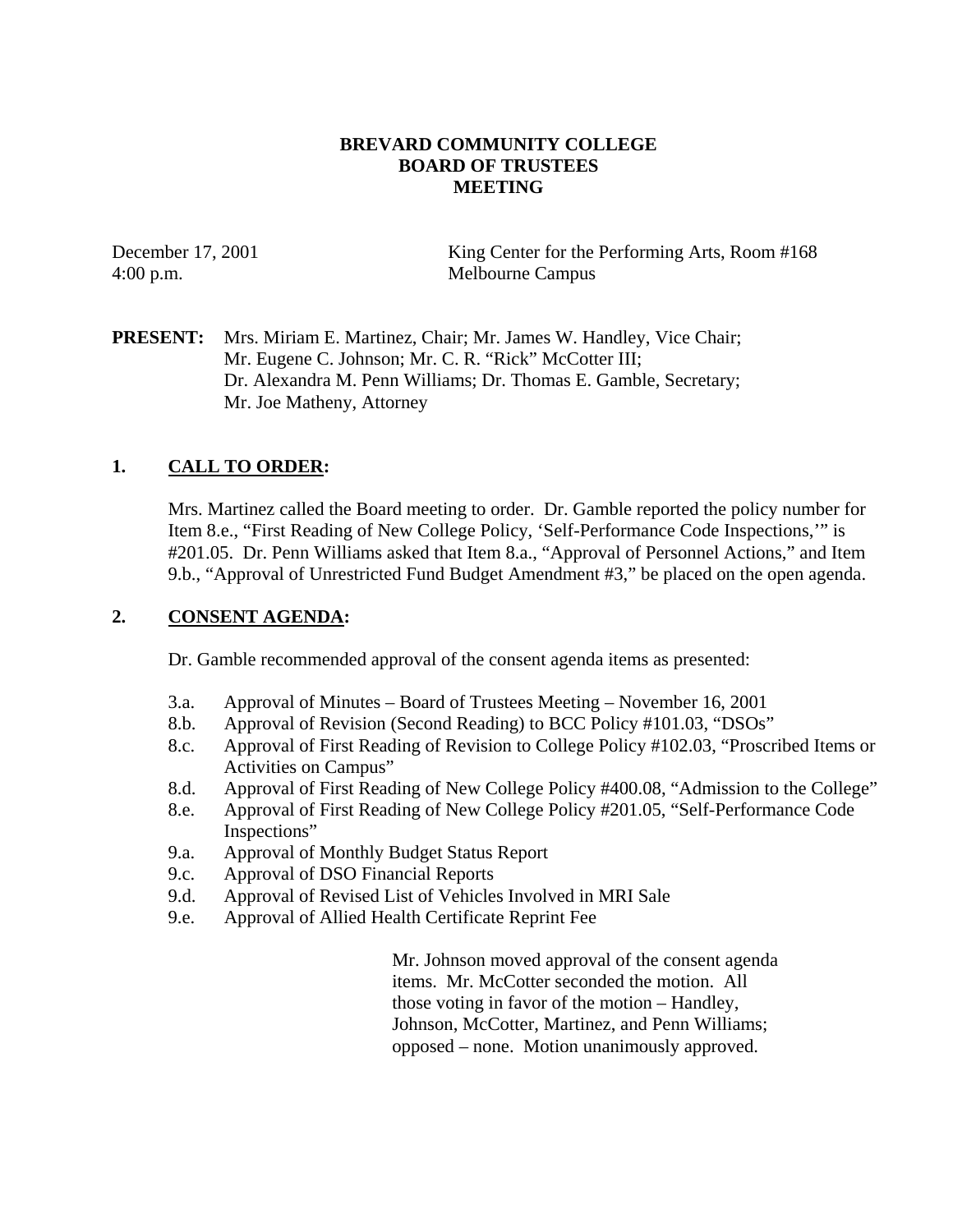Board of Trustees Meeting December 17, 2001 Page  $-2$  –

## **3. APPROVAL OF THE OFFICIAL MINUTES OF PREVIOUS MEETING:**

#### a. Minutes – Board of Trustees Meeting – November 16, 2001

Approved – consent agenda.

### **4. COMMUNICATIONS:**

The Madrigal Ensemble, directed by Mr. Robert Lamb, performed several Christmas songs for the Board of Trustees.

### **5. CITIZEN'S PRESENTATION:**

a. Mr. Clarence Rowe

Mr. Clarence Rowe, Central Brevard NAACP President, expressed his concern regarding the athletic programs and the Cocoa Campus swimming pool possibly closing.

## **6. CONSTRUCTION AND DEVELOPMENT:**

### a. Approval of Architect Selection – Re-Roofing Project (Multiple Buildings)

Mr. Al Little, Vice President for Finance and Administrative Services, reported the reroofing project will involve four buildings; two on the Melbourne Campus and two on the Cocoa Campus. This is being presented as one project and an architect will be working on these plans before bidding it out. He reported BCC went through the process of requesting information from architects who were interested in the re-roofing. A committee analyzed the responses and ranked them according to the abilities of the firm, the history of the firm, and the experience of the firm, specifically in the area of re-roofing. The ranking was as follows: D.B. Young and Associates, BRPH, and KZF Design. Dr. Gamble recommended approval for the administration to move forward and negotiate a contract with D. B. Young and Associates.

> Mr. Johnson moved approval for the administration to move forward and negotiate a contract with D. B. Young and Associates. Mr. Handley seconded the motion. All those voting in favor of the motion – Handley, Johnson, McCotter, and Martinez; opposed – none. Motion approved. Dr. Penn Williams abstained due to conflict.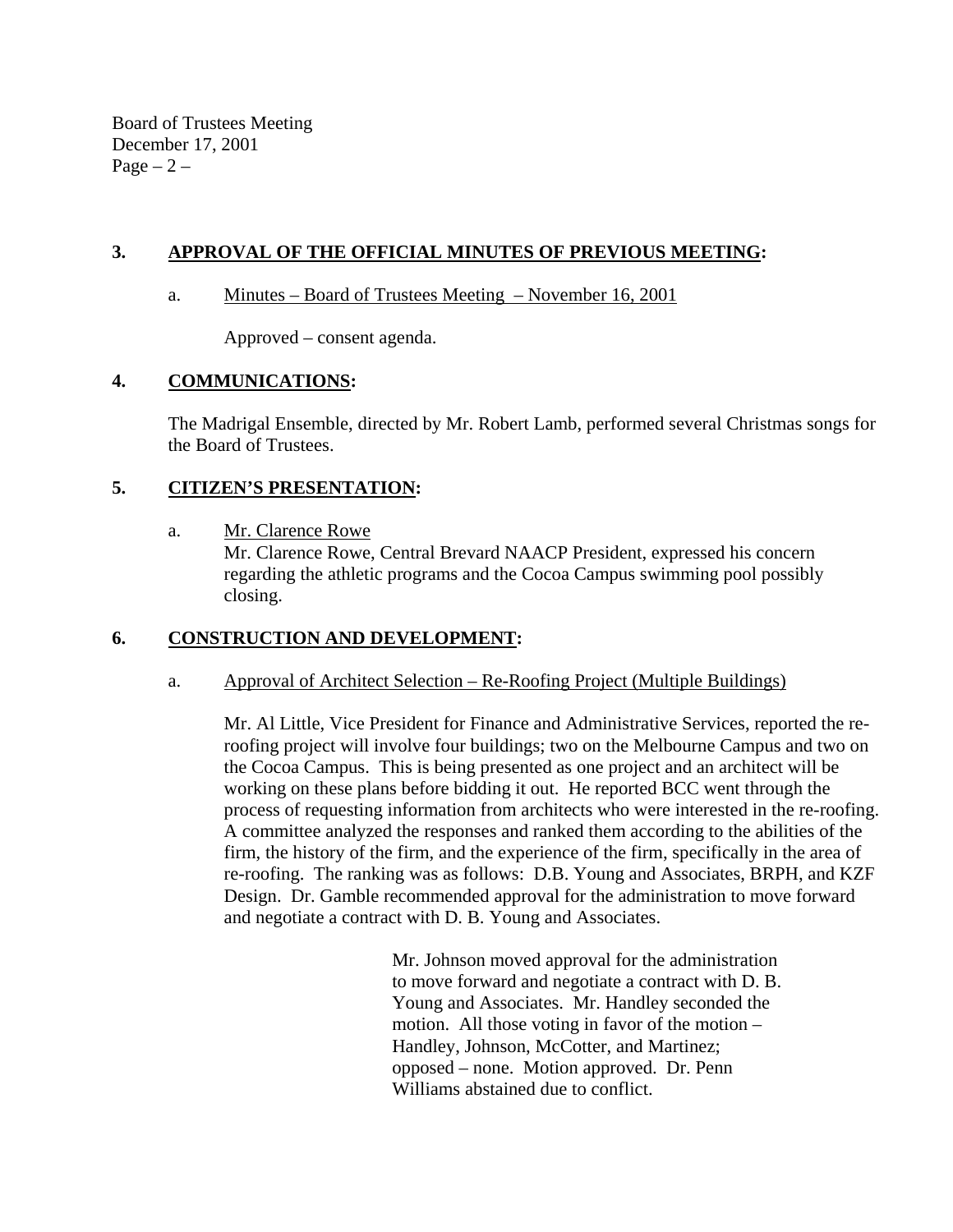Board of Trustees Meeting December 17, 2001 Page  $-3-$ 

### **7. OLD BUSINESS:**

### a. Report on Pending Legal Actions – Mr. Matheny (Addendum)

Mr. Joe Matheny reported the Creel and Ross cases have been settled within the guidelines prescribed by the Board. The written settlement agreement has not been reached in the Ross case, but there has been an exchange of letters. Both cases should be settled before the January 28, 2002, Board of Trustees meeting.

Mr. Matheny reported the offer BCC had regarding the 17 acres it owns on the Palm Bay Campus was through a broker in Palm Bay and was in the amount of \$300,000. This offer was \$210,000 less than the appraised value of this parcel. The broker has been given a copy of the appraisal and has been asked to give a more substantial offer.

### **8. NEW BUSINESS:**

a. Approval of Personnel Actions – Ms. Oglesby (Addendum)

Ms. Oglesby reported the number of resignations is average. Dr. Gamble reported he has frozen all full and part-time positions and any replacements have to be based on an established critical need. Dr. Gamble recommended approval of the personnel actions.

> Dr. Penn Williams moved approval of the personnel actions. Mr. McCotter seconded the motion. All those voting in favor of the motion – Handley, Johnson, McCotter, Martinez, and Penn Williams; opposed – none. Motion unanimously approved.

b. Approval of Revision (Second Reading) to BCC Policy #101.03, "DSO's" – Dr. Gamble (Addendum)

Approved – consent agenda.

c. First Reading of Revision to College Policy #102.03, "Proscribed Items or Activities on Campus" – Dr. Fettrow (Addendum)

No action required – first reading.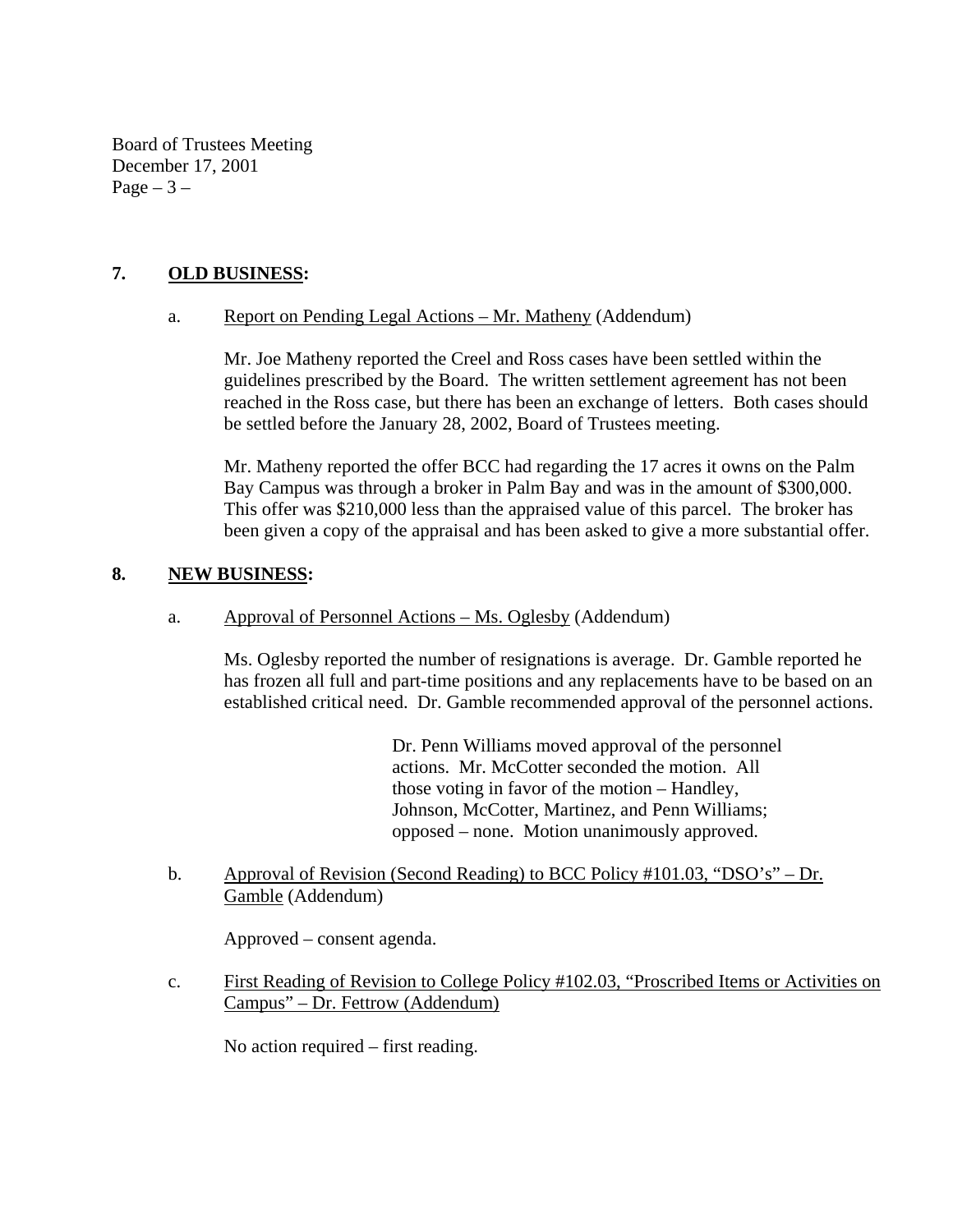Board of Trustees Meeting December 17, 2001 Page  $-4$  –

d. First Reading of New College Policy #400.08, "Admission to the College" – Dr. Bilsky

No action required – first reading.

e. First Reading of New College Policy #201.05, "Self-Performance Code Inspections" – Mr. Little (Addendum)

No action required – first reading.

# **9. FINANCIAL ACTIONS:**

a. Approval of Monthly Budget Status Report – Mr. Cherry (Addendum)

Approved – consent agenda.

b. Approval of Unrestricted Fund Budget Amendment #3 – Mr. Little (Addendum)

Mr. Little reported the category of revenue decrease is from state appropriations.

Dr. Penn Williams moved approval of the Unrestricted Fund Budget Amendment #3. Mr. Johnson seconded the motion. All those voting in favor of the motion – Handley, Johnson, McCotter, Martinez, and Penn Williams; opposed – none. Motion unanimously approved.

## **10. REPORT OF THE DISTRICT PRESIDENT:**

a. 2001 - 2002 Board Goals

Dr. Gamble reported that on September 21, 2001, the Board had a workshop to develop goals for the college for the current fiscal year. An executive summary was provided of the 11 goals and the strategies and effective measures for each of those goals. A discussion was held on clarification of the Board Goals.

b. Brochures

Dr. Gamble provided the Board with the Florida Community College System's brochure, "Florida Economic Vitality," a presentation piece for the local legislatures. Dr. Gamble also provided the Board with the BCC "Map" brochure, a mirror document,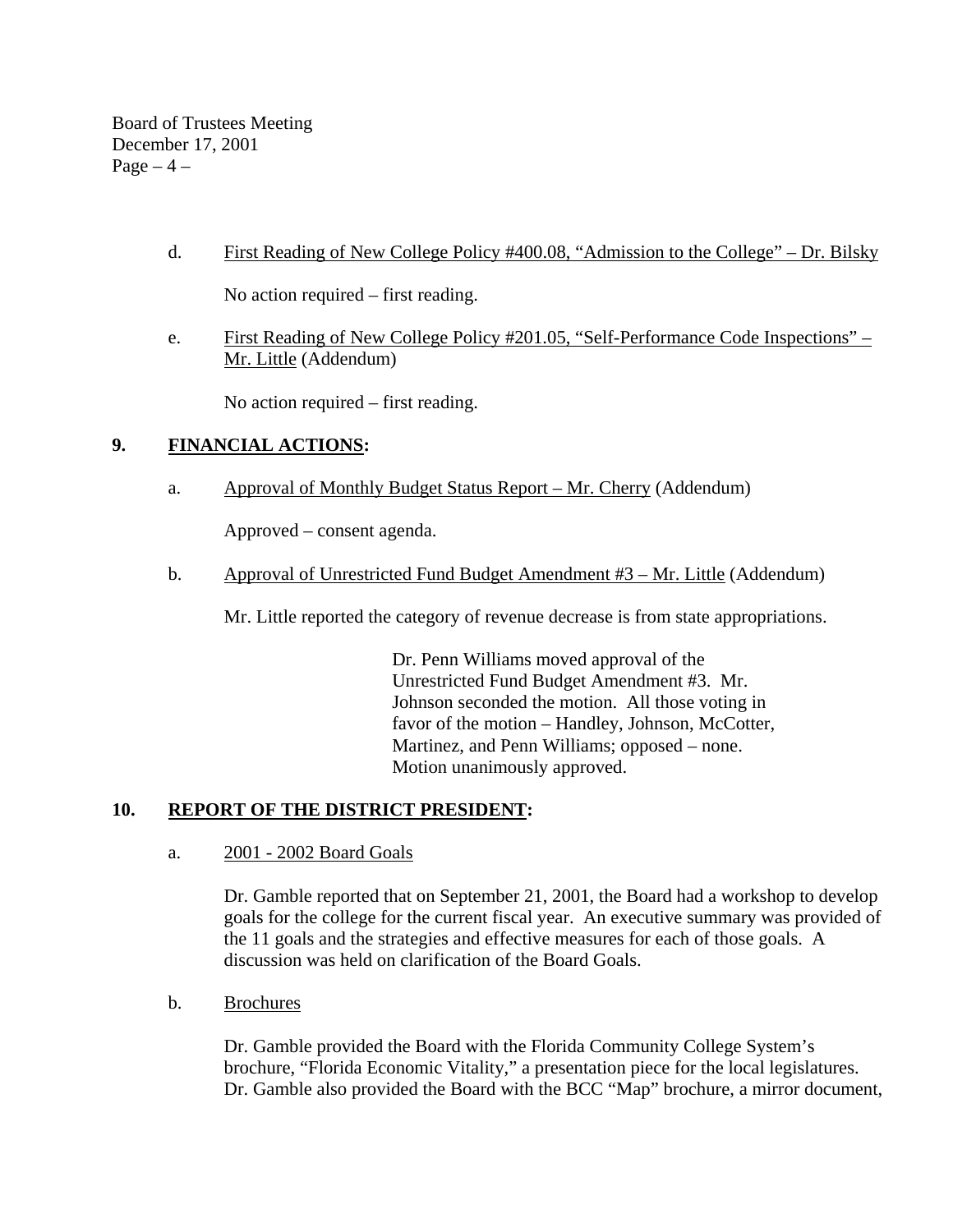Board of Trustees Meeting December 17, 2001 Page  $-5-$ 

> for BCC, of the "Florida Economic Vitality," which gives a perspective of how BCC compares with the State.

### c. Legislative Luncheon

Dr. Gamble reported the legislative luncheon for 2002 has been cancelled.

d. Council of Presidents/FACC Trustees' Commission Legislative Conference – Tallahassee (January 24-25, 2002)

Dr. Gamble reported the Board was provided a folder with a quick outline of the schedule for the Council of Presidents/FACC Trustees' Commission Legislative Conference to be held January 24-25, 2002. BCC is encouraging and developing a student group with two faculty members as chaperones to attend.

#### e. Strategic Efforts

Dr. Gamble reported he has been involved in a strategic effort with Brevard Tomorrow. This is a strategic planning effort involving a consultant from Atlanta who has been working with a broad spectrum committee in the County, looking to create a strategic plan for Brevard County to bring the community closer together, to increase efficiencies, to improve communications, etc.

Dr. Gamble reported he was asked by the County Board to be a representative on the Leadership Council of the "MyRegion.org" effort, which is a regional, seven-county strategic planning effort, involving the I-4 Corridor counties. This council's goal is to determine how the region can be more effective in improving economic development across this entire region of the State of Florida.

f. Graduation

Dr. Gamble reported BCC expects approximately 450 students to attend the commencement on Saturday, December 22, 2001, at 4:00 p.m. and 7:00 p.m. at the King Center.

### g. BCC's Holiday Schedule

Dr. Gamble reported the college will close on Saturday, December 22, 2001, and will remain closed through January 1, 2002, for the holidays. The college will reopen and